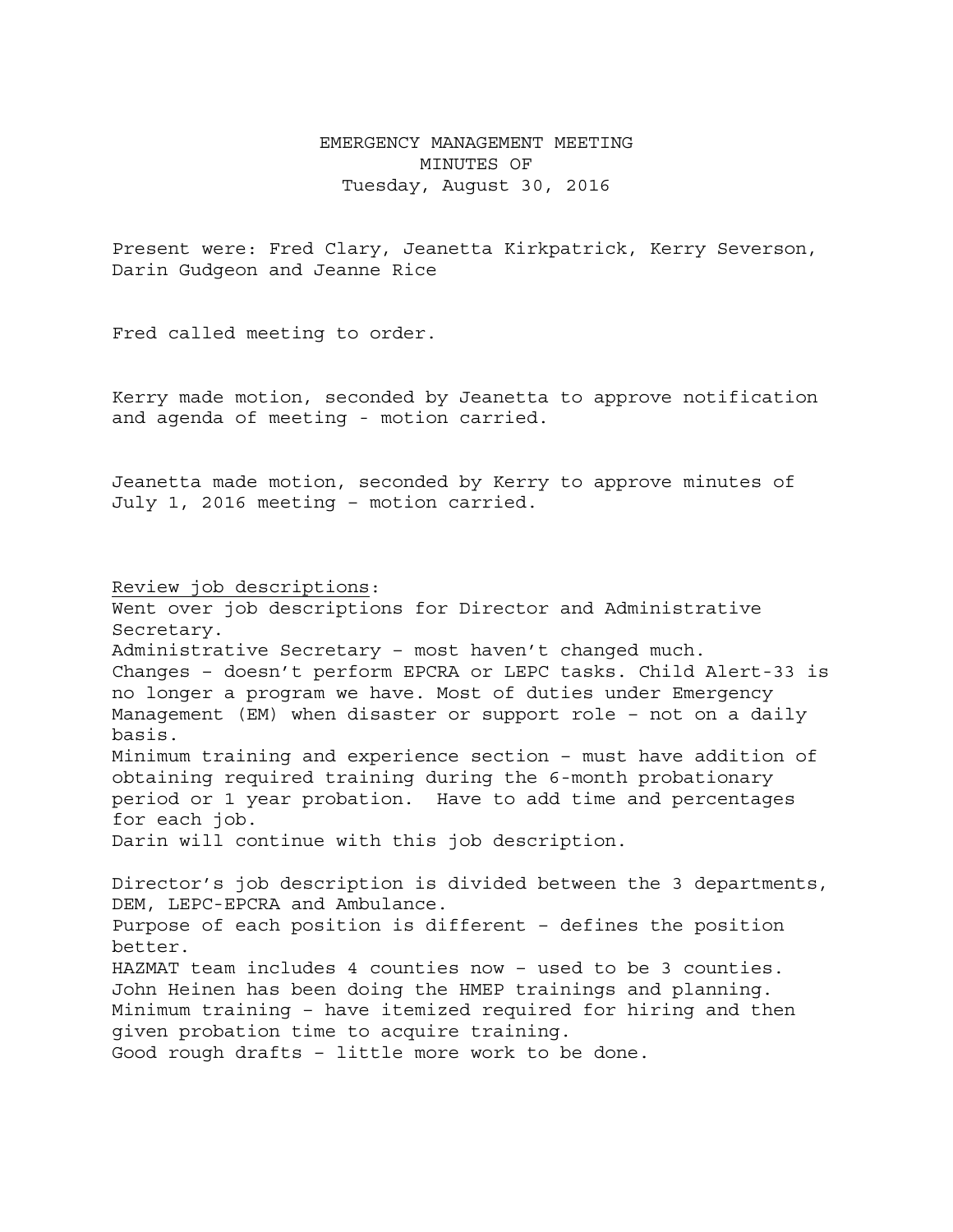## Consider office reorganization:

Possible putting more EMS time to Jeanne's workload and more of Darin's time to DEM. EPCRA duties can be contracted out. There is a movement within the state that the position cannot be a Sheriff's Deputy by WEM. They are doing audits to check on position times performed. Darin wondering if a part-time position could be hired? Would

have to be a much larger area than Richland County to contract this position. The position would cover more than two counties. Darin will check out different options for time management to continue with EMS or DEM split times.

Will need input from joint ambulance sub-committee regarding moving on with EMS or contracting out for billing. Possible contracting with John Heinen for LEPC – 13% hours and changing Darin's hours to 50% each DEM and EMS. The sub-committee would have to recommend the above, but it is a good idea for short term basis.

Formulation of Emergency Management and LEPC budgets: Emergency Management (DEM) budget presented has an increase of \$76.87 in total from last year. \$40,496.75 tax levy. Local Emergency Planning Committee (LEPC) budget presented has no increase except retirement. \$2,852.15 tax levy. Kerry made motion, seconded by Jeanetta to go forward with the DEM budget to Finance/Personnel Committee – motion carried. Jeanetta made motion, seconded by Kerry to go forward with the LEPC budget to Finance/Personnel Committee – motion carried.

HMEP Update: All counties have completed all tasks assigned and will be submitting fiscal to receive reimbursement